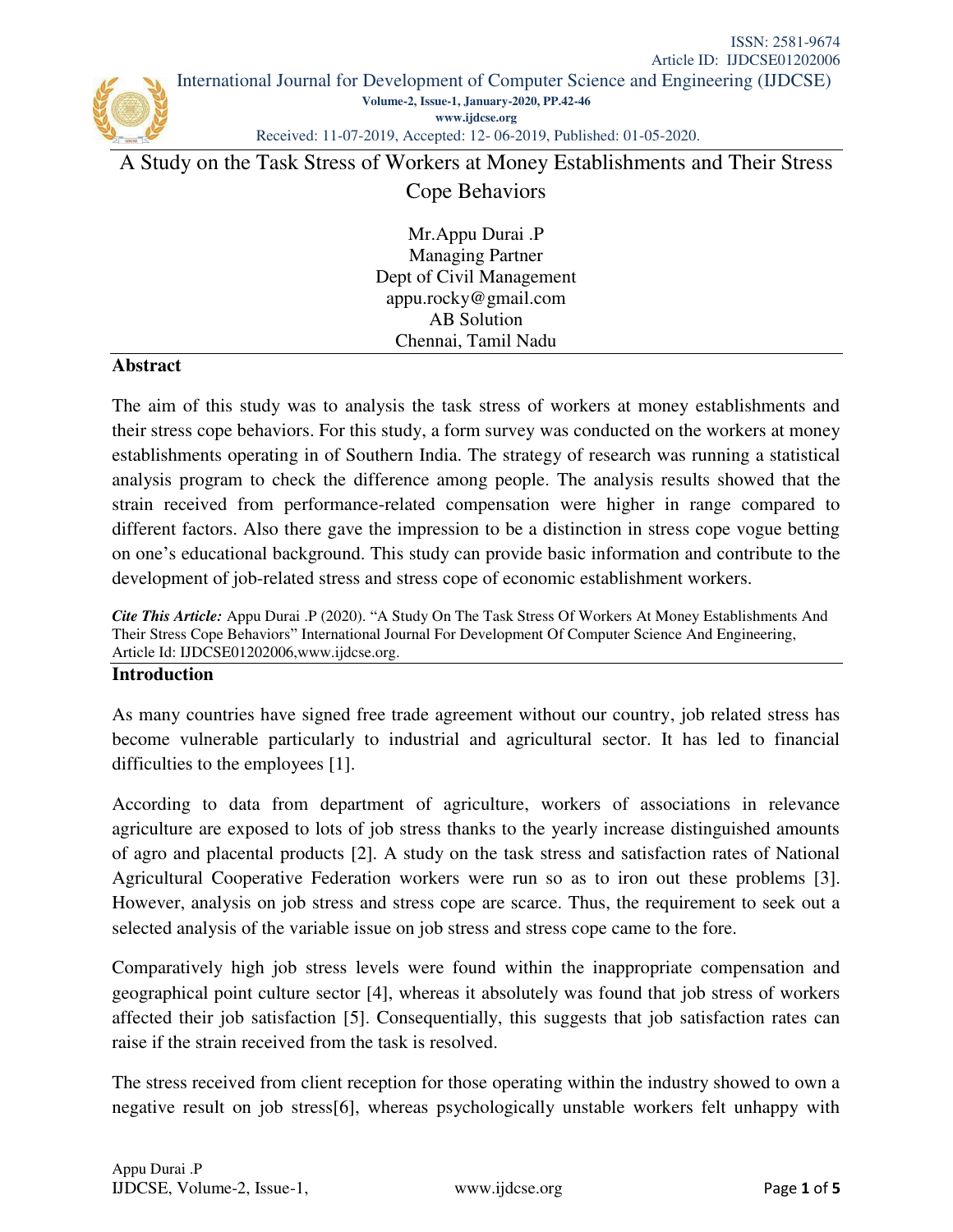their job; workers with bright, open personalities can't keep sensible relations with those around them were found to own the next job satisfaction rate[7]. Thus, this signifies that workers who are able to manage their customer's complaints will increase their activity commitment whereas decreasing their job stress.

However, though there are several recent preceding researches have studied job stress and job satisfaction rate of workers at money establishments, it's been found that researches on job stress and stress cope are scarce. So this aforesaid analysis seeks to review job stress and stress cope targeted towards workers operating in money establishments.

# **DATA COLLECTION AND ANALYSIS**

# **1. Planning and Scheduling**

A form survey was conducted on the workers operating for few money establishments in southern India as subjects. For the sample size of the themes, a minimum sample size of output was created employing an applied math power analysis program as per sampling formula.

# **2. Study method**

Prior to the form survey, an in depth clarification was given to them with regards to the aim and completion technique of the questionnaire; when that self-recording kind was accustomed end the survey.

### **3. Study Tools**

Research tools were consisted of queries like the criterion of social demographic characteristics, the criterion of job stresses, and also the criterion of stress cope ways.

### **Social Demographic Characteristics**

Research tools were run utilizing form things of the community health survey [8].

Job Stress and Stress management Criterion

Research tools were run utilizing the questionnaire things of the duty stress criterion [10], and therefore the stress diagnostic check was also used.

This aforementioned criterion was run utilizing the questionnaire items[11]created by Folkmon and Lazarus(1985.

### **4. Result Analysis**

• Social Demographic Characteristics of the form Subjects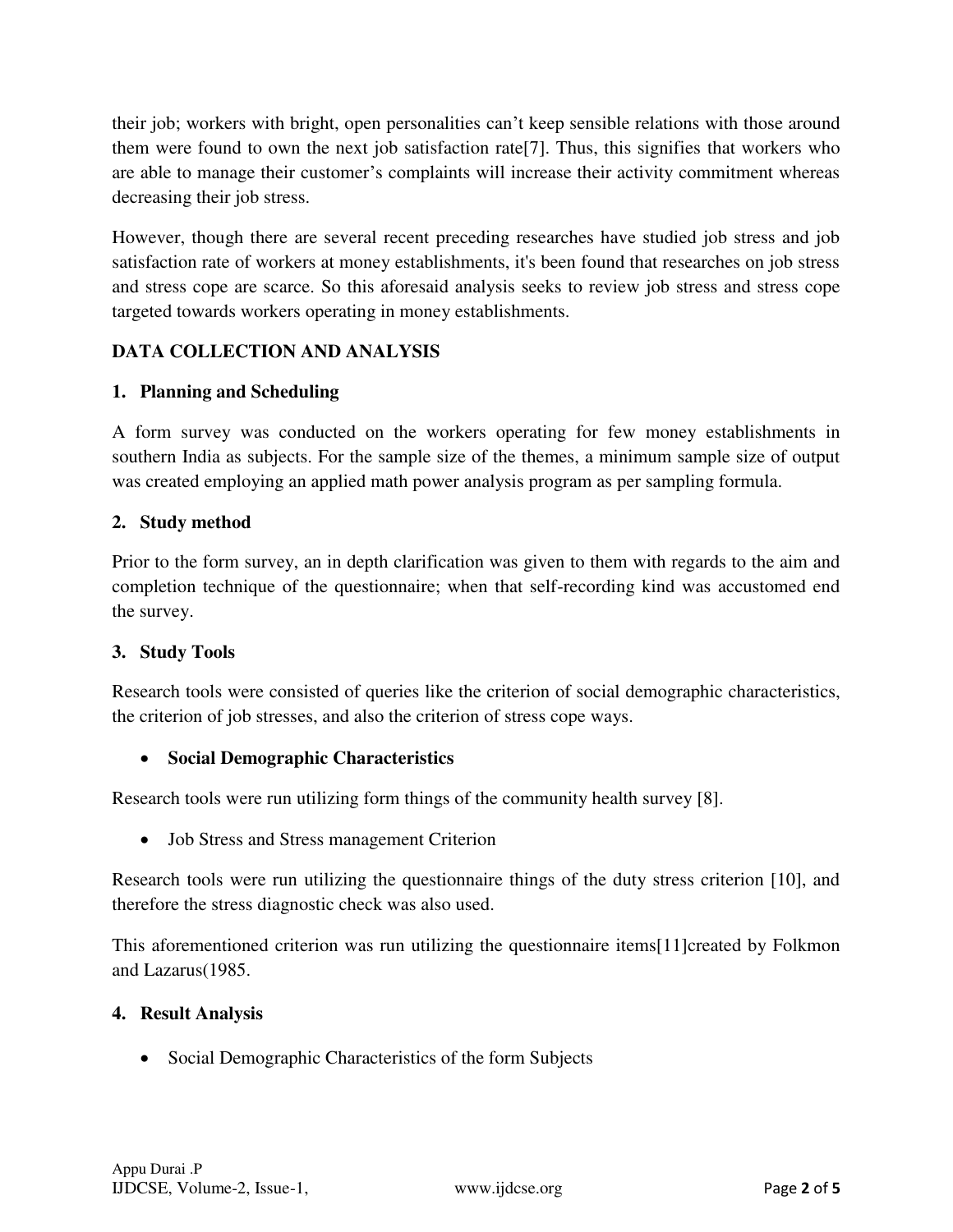Considering the socio-demographic characteristics of subjects, it absolutely was found that the standard of education of the whole respondent pool was given more priority. Whereas among the marital status married were preferred over people single. Also, money responsibility showed the very best in range for job responsibilities the respondents were responsible of, whereas respondents of level 5-6 positions paramounted the others.

Job Stress Characteristics

From the outcome of finding out the duty stress characteristics of monetary establishment workers, it showed that job stress levels were the very best within the order of 'performancerelated compensation factor' and 'work-related management factors'.

Variations in Job Stresses

From the outcome of the analysis done on job stress variations in keeping with the sociodemographic characteristics of monetary establishment workers, it absolutely was shown that the distinction of job stress was relevant to age, job responsibilities one was to be in charge of, unit employees, work expertise, and whether or not or not one smoke-cured or not was relevant.

• Stress management Characteristics

As a outcome of finding out the coping to stress characteristics of monetary establishment workers, it showed that stress coping potential levels were the very best within the order of positive, chance-reliant, assistance-seeking, internal and evasive coping ways.

• Differences in Stress management

As a results of the analysis done on the variations in stress manage ways that in keeping with the socio-demographic characteristics of monetary establishment workers, it absolutely was shown that the voluntary manage strategies of stress manage strategies were relevant to the institution employee's distinction in position, or whether or not or not the worker smoke-cured or not. Chance-reliant manage ways that showed to be relevant to the distinction within the commonplace of education and unit employees, whereas evasive manage ways that showed relevancy to the drinking whereabouts of the worker. Assistance-seeking manage ways that showed relevancy to the distinction in sex, job responsibilities one was to be responsible of, and drinking whereabouts; but, positive manage ways that and internal manage ways that showed but five-hitter in significance level for the distinction in socio-demographic characteristics of monetary establishment workers, that may be over as extraneous.

### **DISCUSSIONS AND CONCLUSION**

This study analyzed the duty stress and stress management strategies of monetary establishment workers. Once the analysis results are mentioned well, it's because the following. First, it showed that job stress for performance-related compensation and work-related management factors had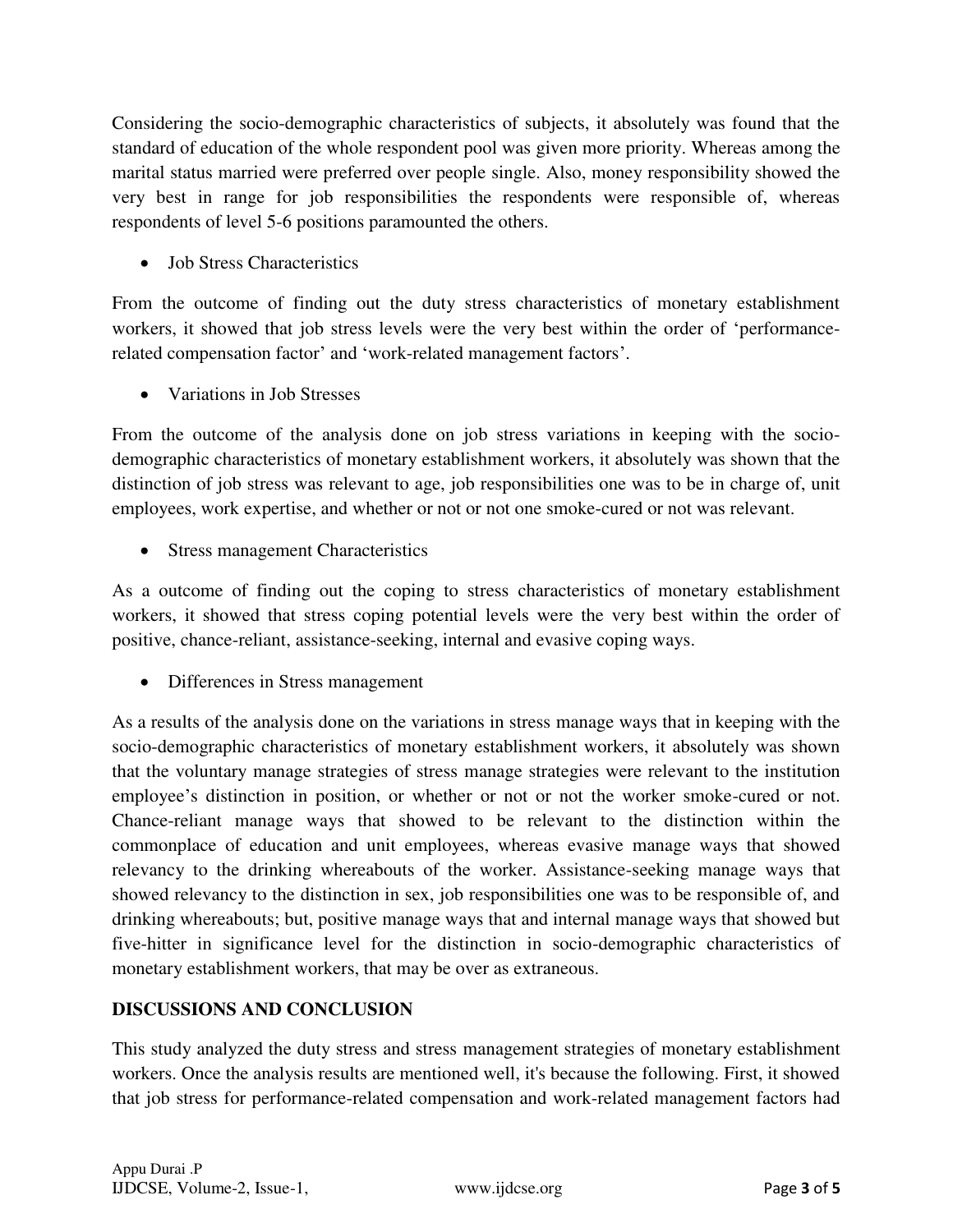high stress levels. This result's relevant to the statement that claims under reckoning factors showed additional of a relevant distinction in job stress factors than inappropriate compensation and performance reviews [12]. Second, for stress management strategies, positive and chancereliant manage strategies projected to be the very best. This result was checked to point out that in stress manage, lots of psychological distress was induced if one didn't have an active manage technique. Also, it showed relevancy to the statement that implies a father's positive parenting behavior completely affects stress manage methods [13]. Third, chance-reliant stress manage showed relevancy to the distinction in instructional standards and unit employees, whereas evasive stress manage showed relevancy to one's drinking whereabouts. This result was checked to point out relevancy to the statement that implies stress manage ways that were relevant to the variations in workplace environments [14].

This analysis analyzed the duty stress and stress management strategies of monetary establishment workers. The particular analysis results showed that job stress was higher in factors for performance-related compensation and work-related control; whereas positive and chance-reliant stress manage strategies were known because the most typical stress manage technique. Also, chance-reliant stress manage strategies showed relevancy to distinction in education standards and unit employees, whereas evasive stress manage strategies showed high relevancy to the distinction in drinking whereabouts. The subsequent recommendations will be created supported the on top of results.

The performance-related compensation and work-related management showed to be the very best in job stress. This result's were identified to become the baseline knowledge for the compensation measures considering the power and capability of the institution worker. Then, positive and chance-reliant stress manage strategies were known because the most typical stress manage strategies. This result's were identified to become the baseline knowledge for the development of stress management strategies through the positive mentality and leisure activities of monetary establishment workers. And then, chance-reliant stress manage strategies showed relevancy to distinction in education standards and unit employees, whereas evasive stress manage strategies showed high relevancy to the distinction in drinking whereabouts. This result's have become the baseline knowledge for the achievement of monetary establishment workers.

This suggestions obtained in the study can used for stress management of employees. This also can serve as a reference for the future studies on this stress management topic.

#### **REFERENCES**

- 1. April(2014) The Korea International Trade Association Organization,
- 2. Agricultural Cooperative Year Book, Korea ,NACF; Seoul, ( 2013)

3. M. D. KIM, "Influences of Daily Stress and Job Satisfaction on Job Stress (in case of NACF Employees) ", International Information Institute, Vol. 17, NO. 12(A), PP.6077-608,( 2014)

4. D. Y. Jung, ,( 2007) " Job Stress as Risk Factor for Occupational Injuries and Near misses among employees of small-and medium-sized enterprises", Graduate school of Public Health Yonsei University.